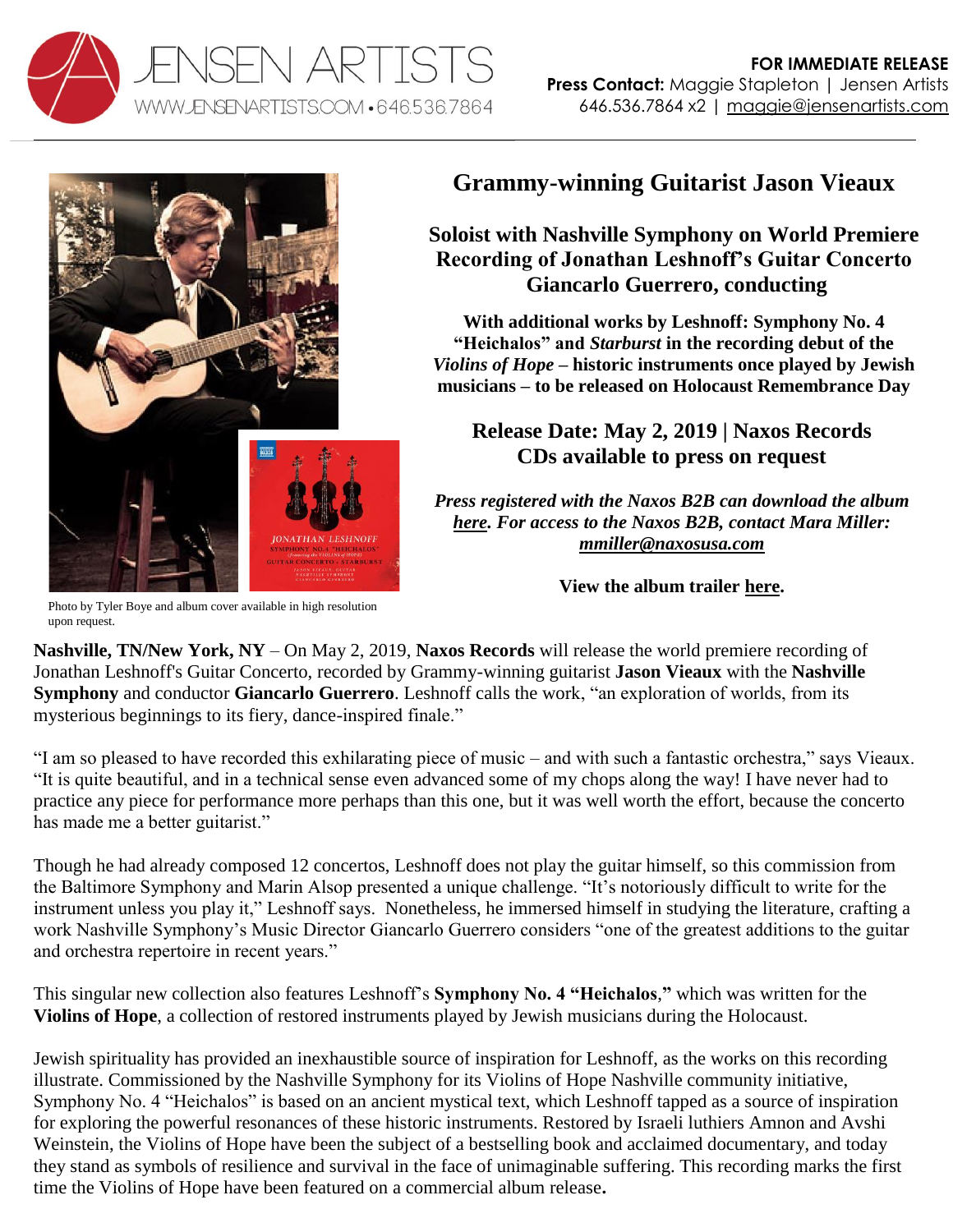"I include reflective questions in the score to exude deep meditation from the musicians," Leshnoff says of his Symphony No. 4. "I see the Violins of Hope as the physical embodiment of Jewish survival. And I see my symphony as a representation of the spiritual and ethical embodiment of this Jewish survival."

*Starburst,* the brief work that closes this recording, "is a sparkling display of the infinite energy of the cosmos," says the composer. The piece was premiered in 2010 by the Baltimore Symphony and continues to be Leshnoff's most performed work, presented by scores of orchestras as an energetic concert-opener.

"This recording showcases different sides of Jonathan Leshnoff's compositional style," says **Giancarlo Guerrero**. "*Violins of Hope* had incredible social impact here in Nashville and was one of the most worthwhile initiatives the Nashville Symphony has ever undertaken. It provided us the perfect opportunity to commission Jonathan Leshnoff to write something for these historic instruments, and his Symphony No. 4 gives us the chance to hear so much more of his musical language. He was not afraid to explore new sounds and ideas, and the results are tremendously powerful. Along with his Guitar Concerto and Starburst, this breathtaking new work reveals his profound depth as an artist, and this collection reminds us of the ways that music has the power to keep history alive, to give voice to the voiceless, to heal, to transcend and to express what cannot be conveyed through language."

### **About Jason Vieaux**

Grammy-winner Jason Vieaux, "among the elite of today's classical guitarists" (*Gramophone*), is the guitarist that goes beyond the classical. NPR describes Vieaux as, "perhaps the most precise and soulful classical guitarist of his generation." Among his extensive discography is the 2015 Grammy Award winning album for Best Classical Instrumental Solo, *Play*.

In addition to this premiere recording of the Jonathan Leshnoff Guitar Concerto, in 2019 Jason will release a new album with the Escher String Quartet featuring Boccherini's Guitar Quintet and Aaron Jay Kernis' *100 Greatest Dance Hits* (Azica). Along with his Grammy-winning 2015 solo release *Play*, his previous albums include a performance of Jeff Beal's "Six Sixteen" Guitar Concerto with the Norrköping Symphony Orchestra (BIS); *Infusion* (Azica) with accordionist/bandoneonist Julien Labro; Ginastera's Guitar Sonata, on *Ginastera: One Hundred* (Oberlin Music) produced by harpist Yolanda Kondonassis; *Together* (Azica), a duo album with Kondonassis; a recording of Astor Piazzolla's music with Julien Labro and A Far Cry Chamber Orchestra; *Bach: Works for Lute, Vol. 1*; *Images of Metheny*; and *Sevilla: The Music of Isaac Albeniz*. Vieaux was the first classical musician to be featured on NPR's popular "Tiny Desk" series.

Vieaux has earned a reputation for putting his expressiveness and virtuosity at the service of a remarkably wide range of music, and his schedule of performing, and recording commitments is distinguished throughout the U.S. and abroad.

Jason Vieaux has performed as concerto soloist with over 100 orchestras, including Cleveland, Toronto, Houston, Nashville, San Diego, Buffalo, Auckland Philharmonia, and Orchestra of St. Luke's. Recent highlights include performances at Caramoor Festival as Artist-in-Residence, Chamber Music Society of Lincoln Center, Philadelphia Chamber Music Society, Curtis Presents, Phillips Collection, National Gallery of Art, Buenos Aires' Teatro Colon, Amsterdam's Concertgebouw, New York's 92Y, and Ravinia Festival. He has forged his reputation as a first-rate chamber musician and programmer through performances with the Chamber Music Society of Lincoln Center, Bard Music Festival, Music@Menlo, San Francisco Performances, Cleveland Chamber Music Society, Strings Music Festival, Grand Teton, and many others.

Recent and upcoming chamber music collaborators include the Escher Quartet; Grammy-winning mezzo-soprano Sasha Cooke; violinists Anne Akiko Meyers, Kristin Lee, and Tessa Lark; acclaimed harpist Yolanda Kondonassis; and accordion/bandoneon virtuoso Julien Labro. Vieaux's passion for new music has fostered premieres of works by Jonathan Leshnoff, Avner Dorman, Jeff Beal, Dan Visconti, David Ludwig, Vivian Fung, José Luis Merlin, and more. Jason recently premiered Visconti's "Living Language" Guitar Concerto with the California Symphony and recorded Leshnoff's Guitar Concerto live with the Nashville Symphony.